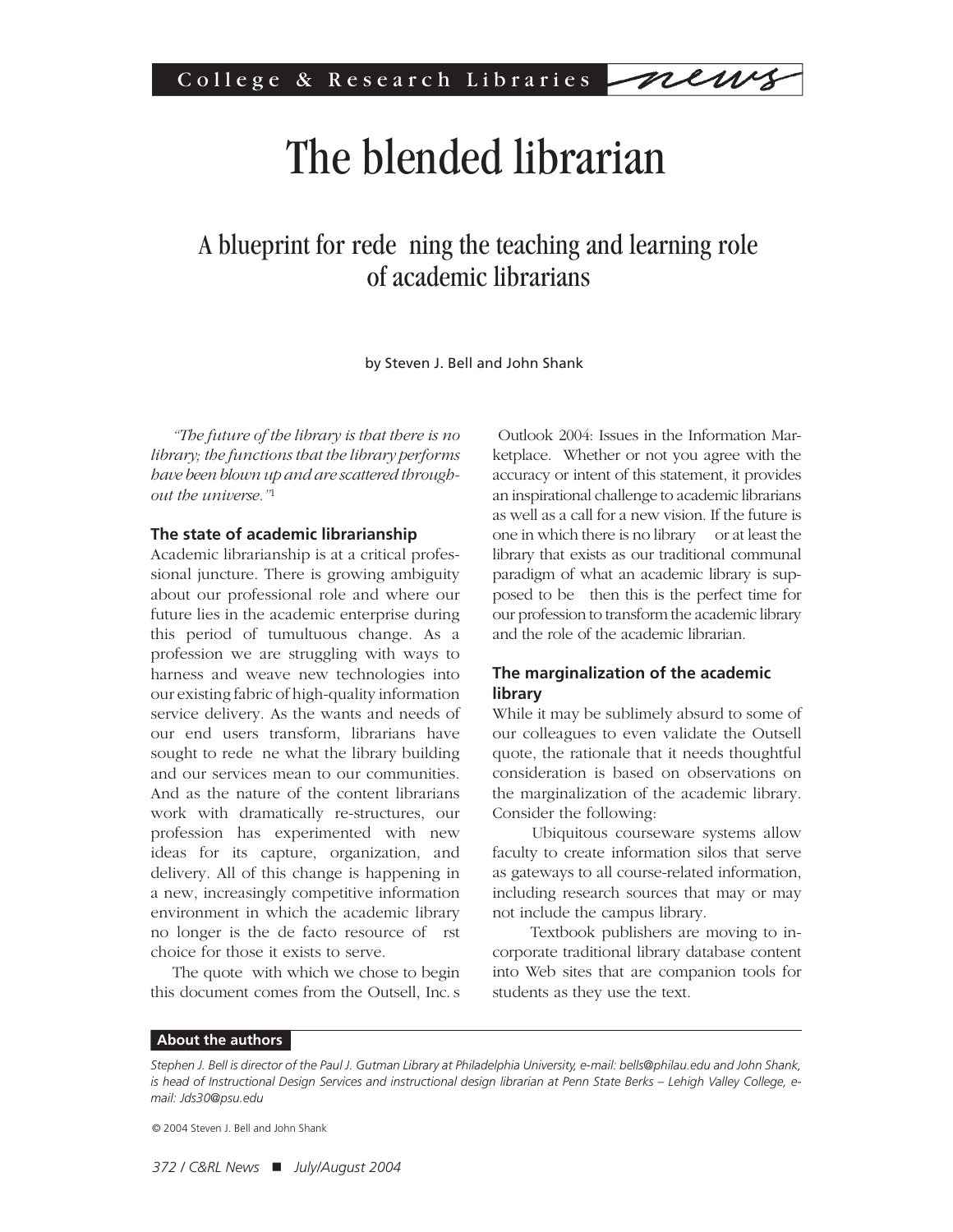Google! Need more be said?

 Radical transformation in scholarly publishing is creating new avenues by which scholars make their research available, potentially heralding the demise of traditional journals upon which our collections are based, and throwing into question whether libraries will continue to serve as the primary conduit for scholarly literature.

 Personalized subscription databases are being marketed to individuals as an alternative to existing libraries. Questia has struggled to make this concept viable, but it s only a matter of time until a better model evolves.

Amazon and Google book searching, despite their inadequacies, become immensely popular almost immediately, receive tremendous media adulation, and make libraries, despite our technology, seem old and shopworn.

The Googlelization phenomena, in which librarians and database producers are driving a movement to make our systems emulate Google, makes us look desperate and fearful that our days of teaching end users to develop ef cient research skills are over.

 Microsoft is pursuing and creating partnerships with all of our traditional information vendors for direct linkages from their ubiquitous Of ce software to full-text database content that will allow end-users to bypass our libraries with the click of a mouse button.

Given the potential of these external forces to marginalize the librarian's role in higher education, this article seeks to communicate an essential framework for reinventing the role of the academic librarian in higher education. It is imperative and no exaggeration to claim that the future of academic librarianship depends on our collective ability to integrate services and practices into the teaching and learning process.

While the evolution of information literacy is a positive sign, the academic librarian is still largely tangential to what happens in or beyond the classroom. Strategies, techniques and skills are needed that will allow all academic librarians, from every sector of the library organization, to proactively advance their integration into the teaching and learning process. The framework envisioned depends largely upon the ability to collaborate with faculty, but also other campus information and

**We define the "blended librarian" as an academic librarian who combines the traditional skill set of librarianship with the information technologist's hardware/software skills, and the instructional or educational designer's ability to apply technology appropriately in the teaching-learning process.** 

instructional technologists. This framework is best expressed as the blended librarian.

# **What is a blended librarian?**

Technology has transformed higher education. The use of information technologies and computing to both support and deliver instruction has become widespread and continues to serve as an almost universal disruptive force at colleges and universities. Academic librarianship has excelled at grasping the signi cance and potential of technology as a powerful force in transforming our profession and what we contribute to higher education. Librarians are in every sense of the word, technologists. Yet, we have largely maintained what is referred to as the high touch, the ability to balance technology with humanism and an overarching focus on student-centered service.

But one area in which academic librarians lag is in our understanding of pedagogy and adoption of instructional design theory and practice. These skill sets have long been ignored within library education, despite academic librarians being integral to the teaching and learning process. Many members of our profession are woefully de cient in their knowledge of how learning takes place, how structures for effective learning are designed, and how learning outcomes are assessed.

The concept of the blended librarian is largely built on creating a movement that will encourage and enable academic librarians to evolve into a new role in which the skills and knowledge of instructional design are wedded to our existing library and information technology skills. It is the blended librarian who will excel as the academic professional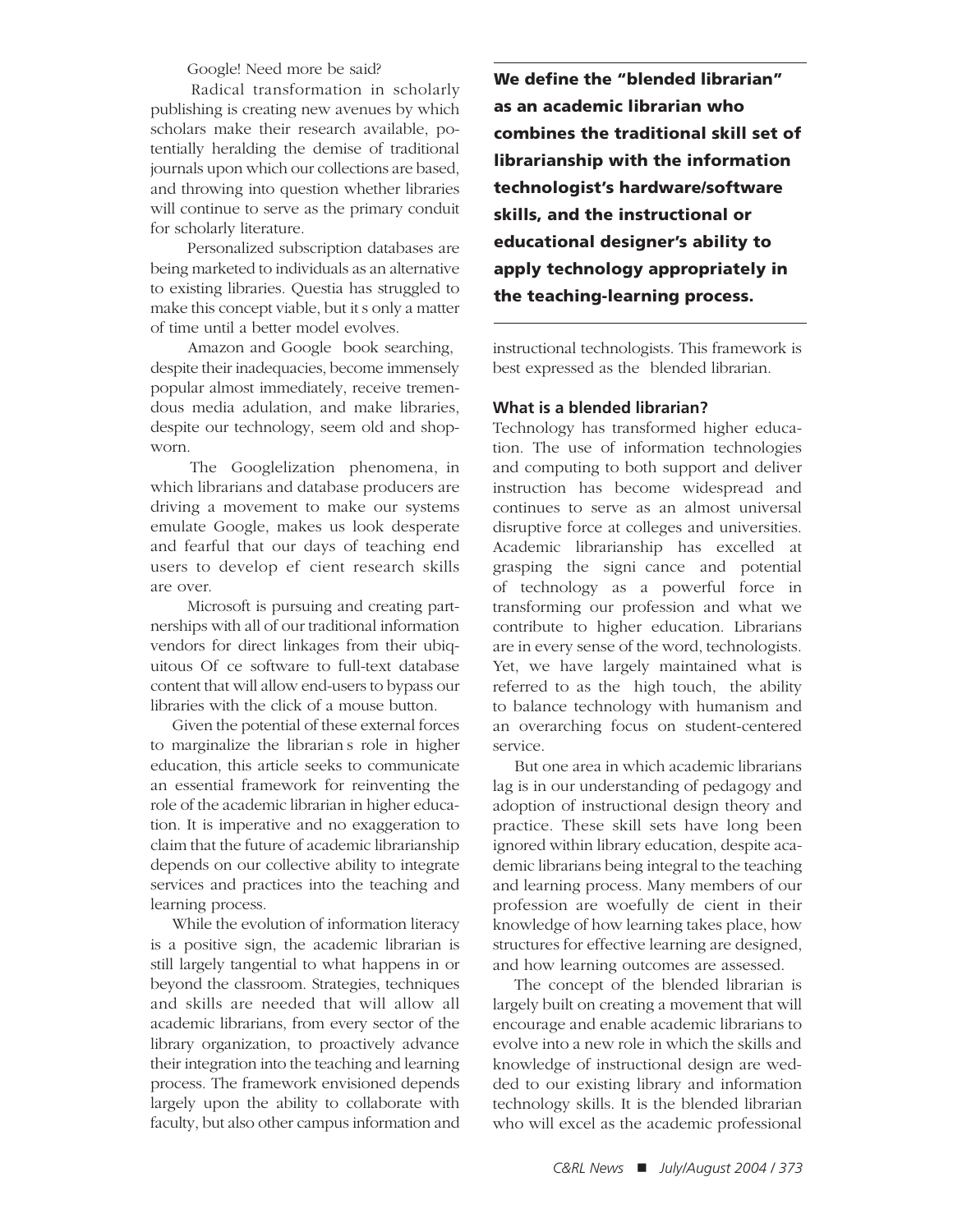offering the best combination of skills and services to enable faculty to apply technology for enhanced teaching and student learning. We de ne the blended librarian as an academic librarian who combines the traditional skill set of librarianship with the information technologist s hardware/software skills, and the instructional or educational designers ability to apply technology appropriately in the teaching-learning process.

#### **The principles of blended librarianship**

There are six principles of blended librarianship:

1. Taking leadership positions as campus innovators and change agents is critical to the success of delivering library services in today s information society.

2. Committing to developing campuswide information literacy initiatives on our campuses in order to facilitate our ongoing involvement in the teaching and learning process is necessary.

3. Designing instructional and educational programs and classes to assist patrons in using library services and learning information literacy is absolutely essential to gaining the necessary skills (trade) and knowledge (profession) for lifelong success.

4. Collaborating and engaging in dialogue with instructional technologists and designers is vital to the development of programs, services and resources needed to facilitate the instructional mission of academic libraries.

5. Implementing adaptive, creative, proactive, and innovative change in library instruction can be enhanced by communicating and collaborating with newly created instructional technology/design librarians and existing instructional designers and technologists.

6. Transforming our relationship with faculty requires that we concentrate our efforts to assist them in integrating technology and library resources into (hybrid/blended) courses. We must also add to our traditional role a new capacity for collaboration to improve student learning and outcome assessment in the areas of information access, retrieval, and integration.

#### **A blueprint for action**

Now is the time to engage our academic library colleagues in a dialogue about the principles of blended librarianship, and how

we might best go about operationalizing them. The goal recognizes the work completed by ACRL's Focus on the Future Task Force, and seeks to build on its foundations with a movement that can be accessible to all academic librarians.

In 2002 that task force identi ed seven overarching challenges confronting academic librarians in the new millennium. We believe that the blended librarian framework for integrating librarians into the teaching and learning process addresses the second challenge, Role of Library in Academic Enterprises. It stated, some feel that libraries are becoming marginalized and librarians must demonstrate to the campus community that the library remains central to academic effort. The blended librarian speci cally responds to the task force's call for ways to promote the values, expertise, and leadership of the profession throughout campus to ensure appreciation for the roles librarians can and do play. $2$ 

We mean to do more than just express an idea. Our goal is to raise awareness, promote the contributions librarians can make, and create change. An important part of this process is communicating the blended librarian concept, involving our colleagues in a discussion about it, and creating a forum that will allow new ideas and programs to develop. We considered a variety of mechanisms for building a platform for discovery and decided to adopt a relatively new approach that should allow for wide participation.

With cooperation from our colleagues at the LearningTimes Online Library Community, we have created a Blended Librarian Forum. This forum will provide a virtual learning community where librarians and other academic support professionals can meet to discuss how they are integrating themselves into the teaching and learning process on their campuses.

Using discussion groups, Webcasts and virtual chat sessions, shared learning objects, and more, the Blended Librarian Forum will provide an online learning opportunity where academic librarians and their colleagues can share knowledge and contribute to shaping the concept and developing the skills of blended librarianship.

Participants from the authors' April 2004 ACRL/TLT Group information literacy and collaboration online workshops received